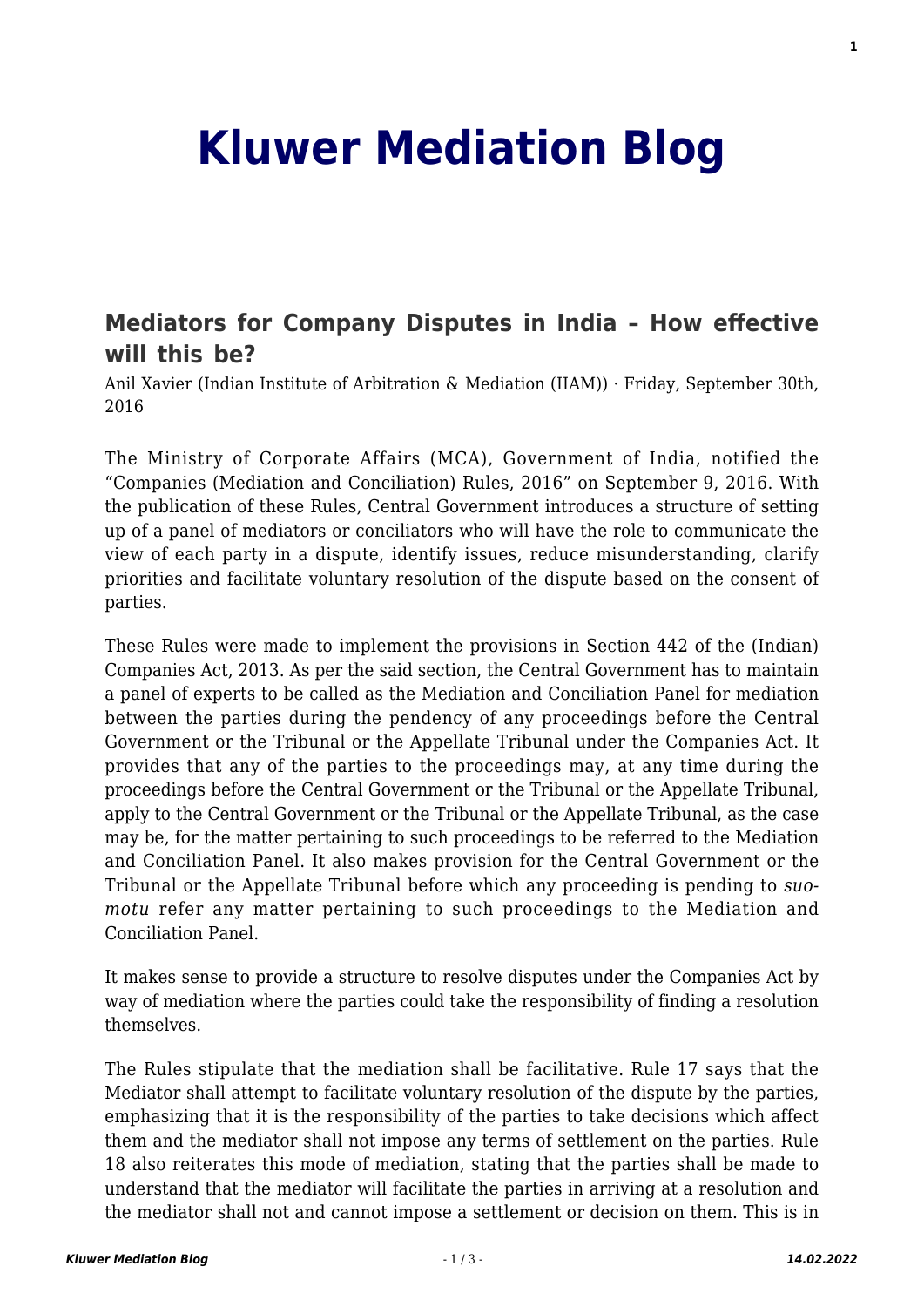tune with the international style and mode of mediation – viz., facilitative mediation.

But when we look at the qualifications prescribed for admission as a mediator to the Mediation & Conciliation Panel, which is provided under Rule 4, one may probably question whether the Rule-makers really understood the meaning, mode and style of facilitative mediation and whether they confused the process of mediation with arbitration. As per Rule 4, a person shall not be eligible to be on the panel as a mediator unless he:

(a) has been a Judge of the Supreme Court of India; or

(b) has been a Judge of the High Court; or

(c) has been a District & Sessions Judge; or

(d) has been a Member or Registrar of a Tribunal constituted at the National level under any law for the time being in force; or

(e) has been an officer in the Indian Corporate Law Service or Indian Legal Service with fifteen years experience; or

(f) is a qualified legal practitioner for not less than ten years; or

(g) is or has been a professional for at least fifteen years of continuous practice as Chartered Accountant or Cost Accountant or Company Secretary; or

(h) has been a member or President of any State Consumer Forum; or

(i) is an expert in mediation or conciliation who has successfully undergone training in mediation or conciliation.

Out of the nine eligibility criteria, the first eight require no formal training in facilitative mediation and those who would be eligible under these criteria would in all probability fail to follow facilitative mediation as prescribed under the Rules. Facilitative mediation is a science and an art and trained mediators would know that it is a highly skilled profession. It would have been better if the Rule-makers had understood the science of mediation and determined eligibility based on the mediators' quality, skill and efficiency, rather than establishing a panel of retired Judicial and Quasi-Judicial officers who have been trained on adversarial adjudication and not on facilitative amicable resolution. Let us see how effective mediation will be under these Rules.

[Learn how](https://www.wolterskluwer.com/en/solutions/kluwerarbitration/practiceplus?utm_source=mediationblog&utm_medium=articleCTA&utm_campaign=article-banner) **[Kluwer Arbitration Practice Plus](https://www.wolterskluwer.com/en/solutions/kluwerarbitration/practiceplus?utm_source=mediationblog&utm_medium=articleCTA&utm_campaign=article-banner)** [can support you.](https://www.wolterskluwer.com/en/solutions/kluwerarbitration/practiceplus?utm_source=mediationblog&utm_medium=articleCTA&utm_campaign=article-banner)

 $\mathcal{L}_\text{max}$ 

*To make sure you do not miss out on regular updates from the Kluwer Mediation Blog, please subscribe [here.](http://mediationblog.kluwerarbitration.com/newsletter/)*

**Kluwer Arbitration Practice Plus** now offers an enhanced Arbitrator Tool with 4,100+ data-driven Arbitrator Profiles and a new Relationship Indicator exploring relationships of 12,500+ arbitration practitioners and experts.